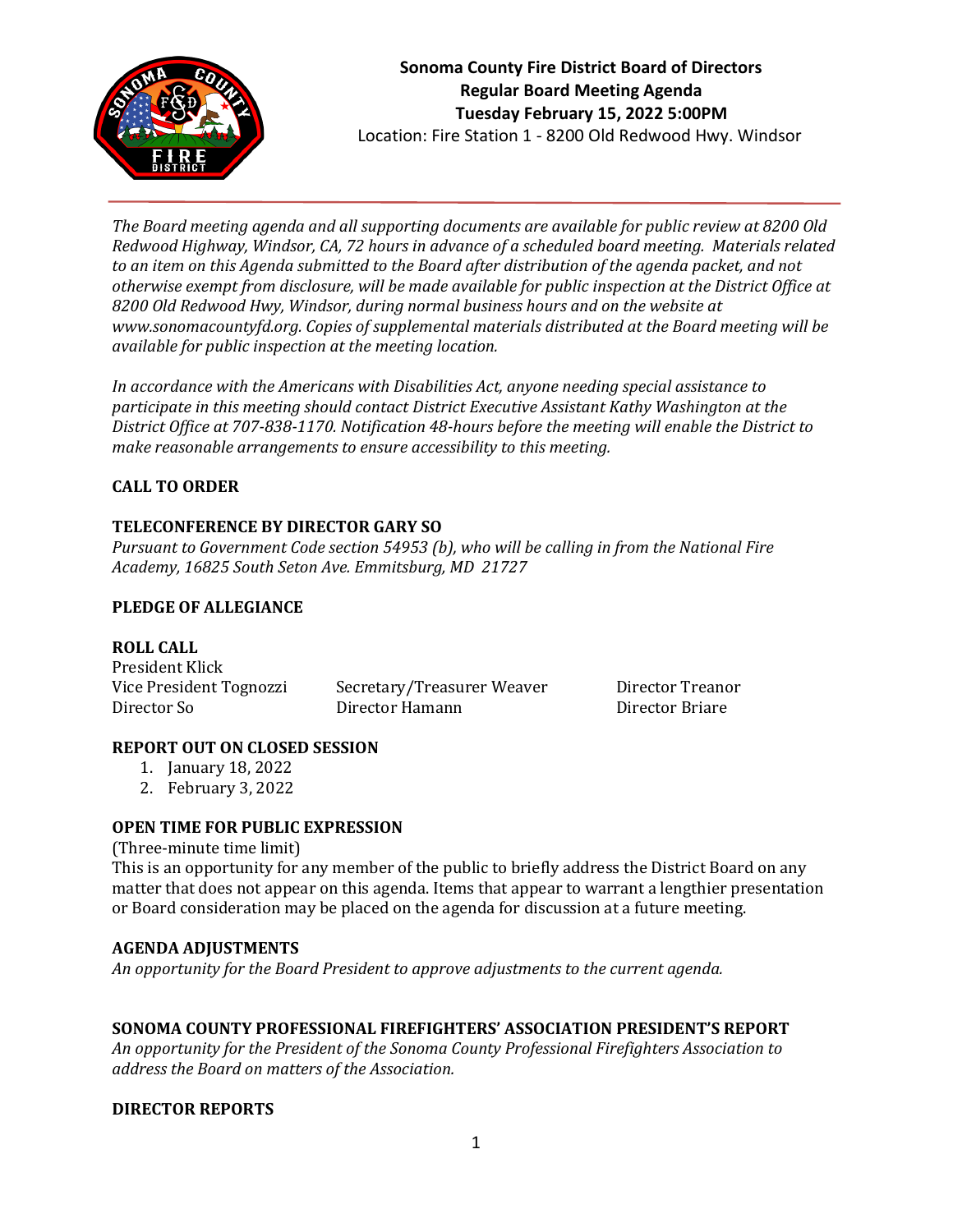

Location: Fire Station 1 - 8200 Old Redwood Hwy. Windsor

*An opportunity for Directors to report on their individual activities related to District business.*

## **FIRE CHIEF'S REPORT**

*Chief Heine will report on District administration and operations.*

## **CONSENT CALENDAR ITEMS**

*These items can be acted on in one consolidated motion or may be removed from the Consent Calendar and separately considered at the request of any Director.*

- 1. Approve the minutes from the January 18, 2022, Regular Board of Directors Meeting
- 2. Approve bills and payables for January 2022.
- 3. 2021/2022 Mid-Year Budget Presentation

## **ACTION ITEMS**

# **1. CONSIDERATION OF APPROVAL OF VIDEOCONFERENCE IN COMPLIANCE WITH AB361**

*The Board will consider approval of findings that there remains a State proclaimed COVID-19 health emergency and local officials continue to impose or recommend measures to promote social distancing.*

### **2. RESOLUTION 2022-01 AMENDING THE 2021-2022 FISCAL YEAR BUDGET**

*The Board will consider amending the 2021-2022 budget to include anticipated changes to revenue and expenses.*

**3. RESOLUTION 2022-02 AMENDING THE DISTRICT FUND BALANCE POLICY, ESTABLISHING AN EMERGENCY AMBULANCE SERVICE FUND, AND INCREASING THE APPARATUS REPLACEMENT FUND AND THE EQUIPMENT REPLACEMENT FUND**

*The Board will consider amending the fund balance policy to accommodate the new emergency ambulance service fund and increasing the apparatus and equipment replacement funds.*

## **4. CONSIDER BID FOR PROPOSAL- HVAC EQUIPMENT REPLACEMENT**

*The Board will consider reviewing and rejecting the bid; and readvertising the RFP under Government Code section 20813(c)*

### *5.* **CONSIDERATION OF APPROVAL OF REVISED ORGANIZATION CHART**

*The Board will consider approval of revised organization chart that has been updated to show current filled positions, anticipated positions, and realignment of EMS functions.*

### **COMMITTEE REPORT**

- 1. Standing Committee: Finance Committee
- 2. Ad Hoc: Facilities

### **FINANCIAL REPORTS**